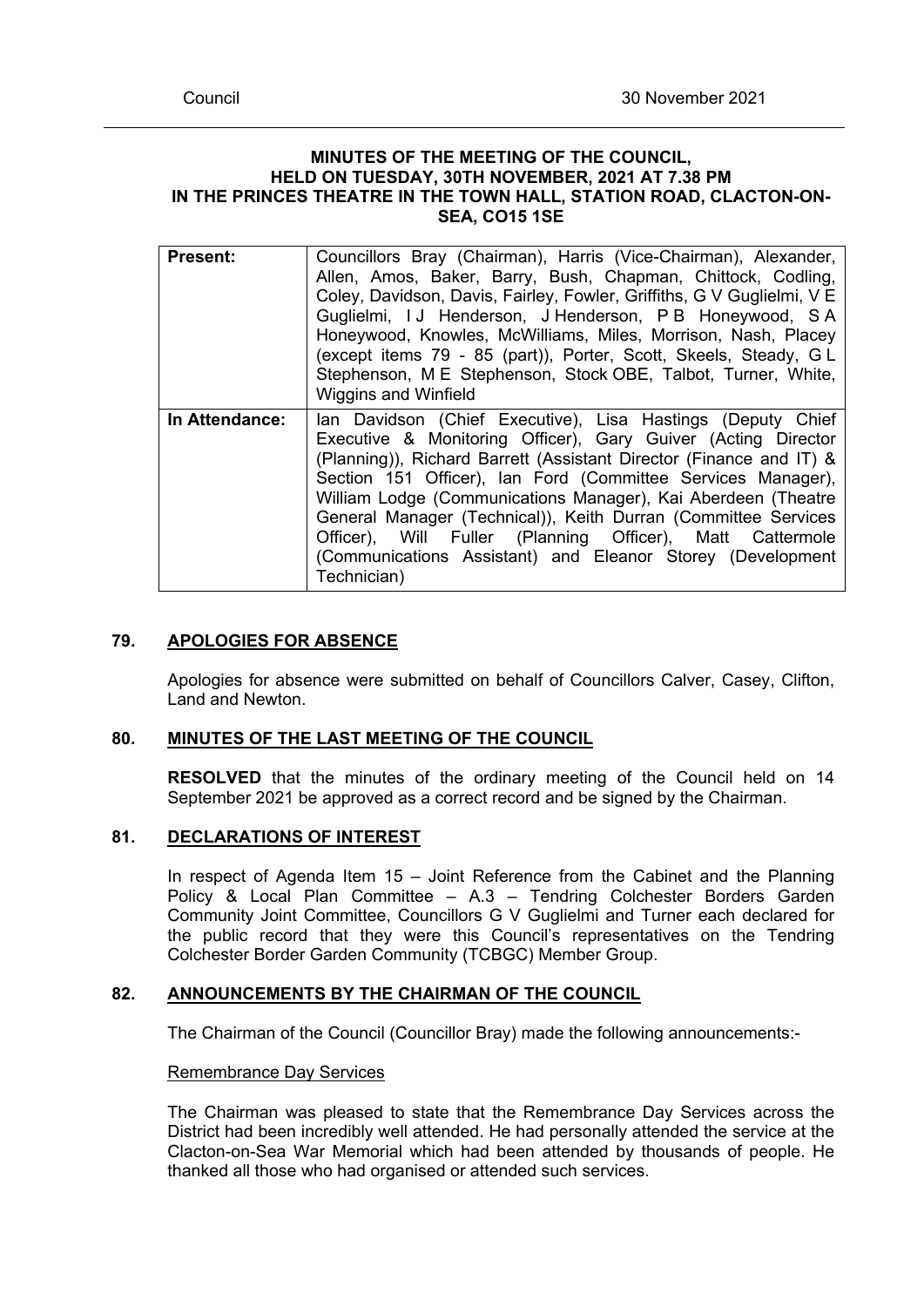### Chairman's 'Santathon'

The Chairman reminded everyone that this event would take place that coming Saturday  $(4<sup>th</sup>$  December). There remained available one or two "Santa Suits" for anyone who wished to participate and help raise money for a good cause (i.e. CVST).

#### **83. ANNOUNCEMENTS BY THE CHIEF EXECUTIVE**

There were no announcements by the Chief Executive on this occasion.

#### **84. STATEMENTS BY THE LEADER OF THE COUNCIL**

The Leader of the Council (Councillor Stock OBE) made the following statement in relation to Section 2 of the Local Plan:-

*"At the end of last week we received the final report from the Government appointed Planning Inspector on the soundness and legal compliance of Section 2 of the new Tendring Local Plan.*

*This follows on from the adoption of Section 1 in January of this year, the examination hearings for Section 2 that subsequently took place in February and March and the most recent consultation, on proposed modifications to the Local Plan that took place in July and August.*

*The Inspector's report has now confirmed that, with the proposed modifications (most of which were put forward by this Council to address objections and ensure the plan was kept up to date), Section 2 of the Local Plan meets the Government's requirements for soundness and legal compliance and, I am delighted to say, can now legally proceed to formal adoption.*

*This report marks a huge milestone for this Council – not only for all the Members and Officers that have been involved in producing the Local Plan over many difficult years, but also our residents and businesses who have been patiently waiting for this plan to materialise so that our communities have clarity and certainty over what development may or may not happen in their areas. The receipt of this report alone allows the Council to give almost full weight to the policies in the new plan in making planning decisions and dealing with appeals – including our new policies on climate change.*

*The report also confirms that the Council has identified more than sufficient land to meet our housing and employment land needs and that we are robust in identifying a five year supply of housing land which will help protect our District from unwanted speculative planning applications for major development outside of our town and village settlement boundaries.*

*Adoption of the Local Plan will be a decision for Full Council in the new year following consideration by the Planning Policy and Local Plan Committee – however given the consistent and unanimous support Councillors from all political groups have given to the progress of the plan in recent years, I am really positive and optimistic that we can this final stage of the process will be completed smoothly.*

*On adoption of the Section 2 Local Plan, this Council will for the first time since 2007 have a fully up-to-date and Government compliant planning framework in place.*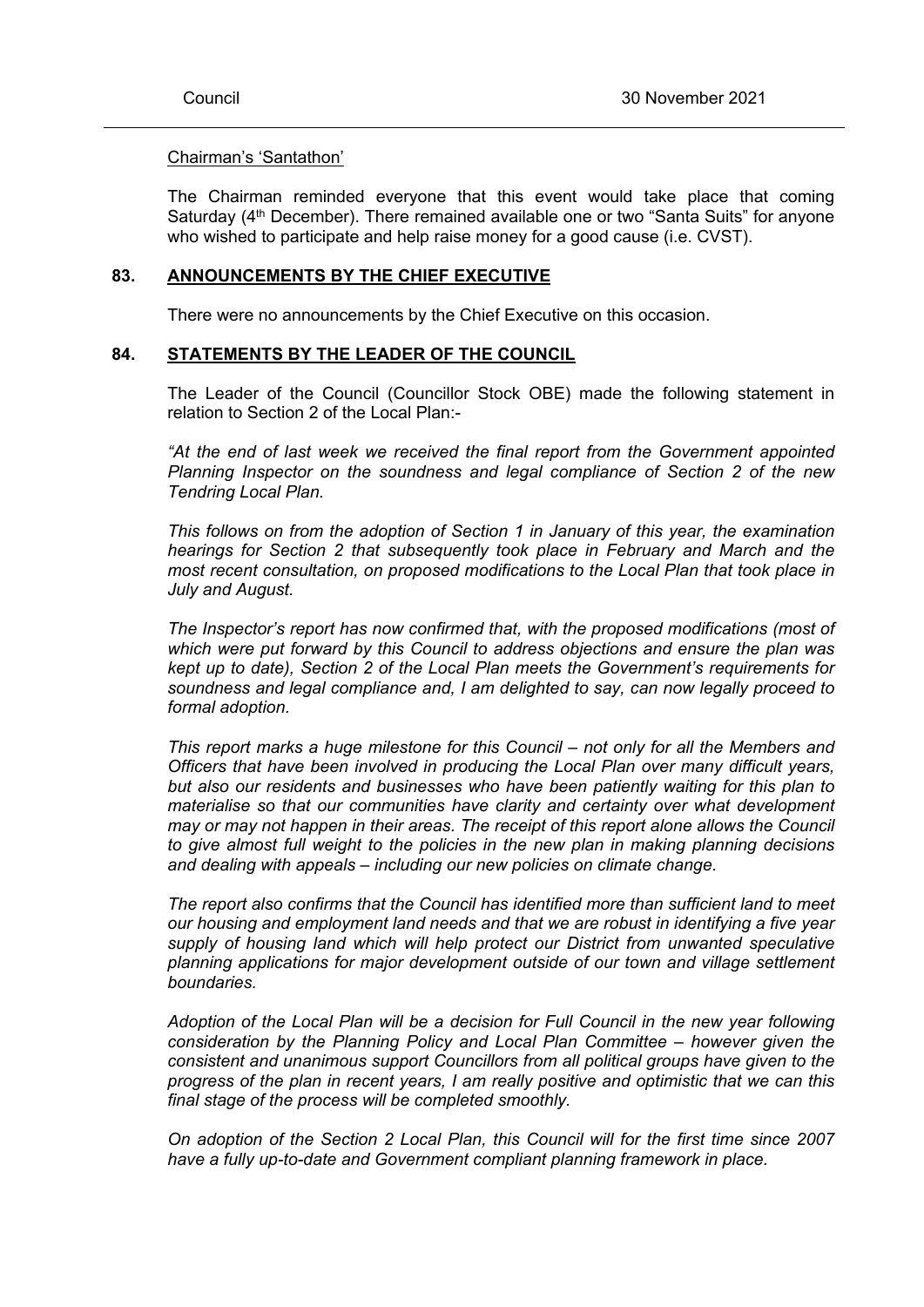*.*

*And at that point I want to pay tribute to our Officers, both past and present, as there have been a lot over the years we have been dealing with this Local Plan. Obviously, to Gary Guiver who leads the Team and his staff and to all previous Heads of Planning and Planning Portfolio Holders and Planning Policy & Local Plan Committee Chairmen and Members of that Committee from all sides. I think right back to Iris Johnson who was the Planning Portfolio Holder when the Council "kicked off" on this Local Plan which was many years ago now. There has been a huge amount of work put in by Members of this Council and we should all be very proud that we have come together on this and that we have all pulled together. We have consistently voted unanimously on this over* the last few vears to agree this Local Plan and to get it to where it is and I look forward *to it coming, hopefully to the next Full Council meeting in January when we can formally adopt it. But this is good news Chairman of which we can all be proud."*

# **85. STATEMENTS BY MEMBERS OF THE CABINET**

### Action on Climate Change Update

The Environment and Public Space Portfolio Holder (Councillor Talbot) made the following statement:-

*"I am sure Members read in the press the lively debates at the start of this month as United National delegates discussed climate action at COP26 in Glasgow, so I will not go over those international discussions this evening. I will focus on our District.*

*First to remind Members that our own Climate Change Action Plan is designed to deal with the action within the Council's own domain*

*I am pleased to report further moves to get the message out into the Community seeking to influence our residents and our Businesses.*

*Lee Heley, our Climate Change officer, called a first meeting on 17th November, of a new Climate Change Programme Board he has set up, with Officers who have Climate Change responsibilities and two elected Members, Councillor Alan Coley who led TDC's original Climate Change Member Working Group and me. This first meeting reported, amongst other things, on the items listed below:-*

- *Energy Audits of all Council owned buildings are being conducted. The Council is exploring future options for EV charging points across Council owned properties in addition to carparks.*
- *A definite proposition to place 4 Electric Vehicle charging points, in the Starling Car Park in Dovercourt.*
- *The development and delivery of training for staff and suppliers on Climate Change, carbon foot printing, carbon reduction and the important role of procurement in supporting change.*
- *All future committee, portfolio holder and officer decisions to consider and evaluate the impact on the net zero emissions target, to help inform decision making.*
- *A new Report Template has been drafted and when in use will direct attention to the above requirement.*
- *Clearly, some suggestions will be expensive if put into operation such as on our progress and for example a Solar Farm that would generate 5 MW, could cost us £3 million and by 2030 would offset 710 tonnes of Carbon Dioxide emissions.*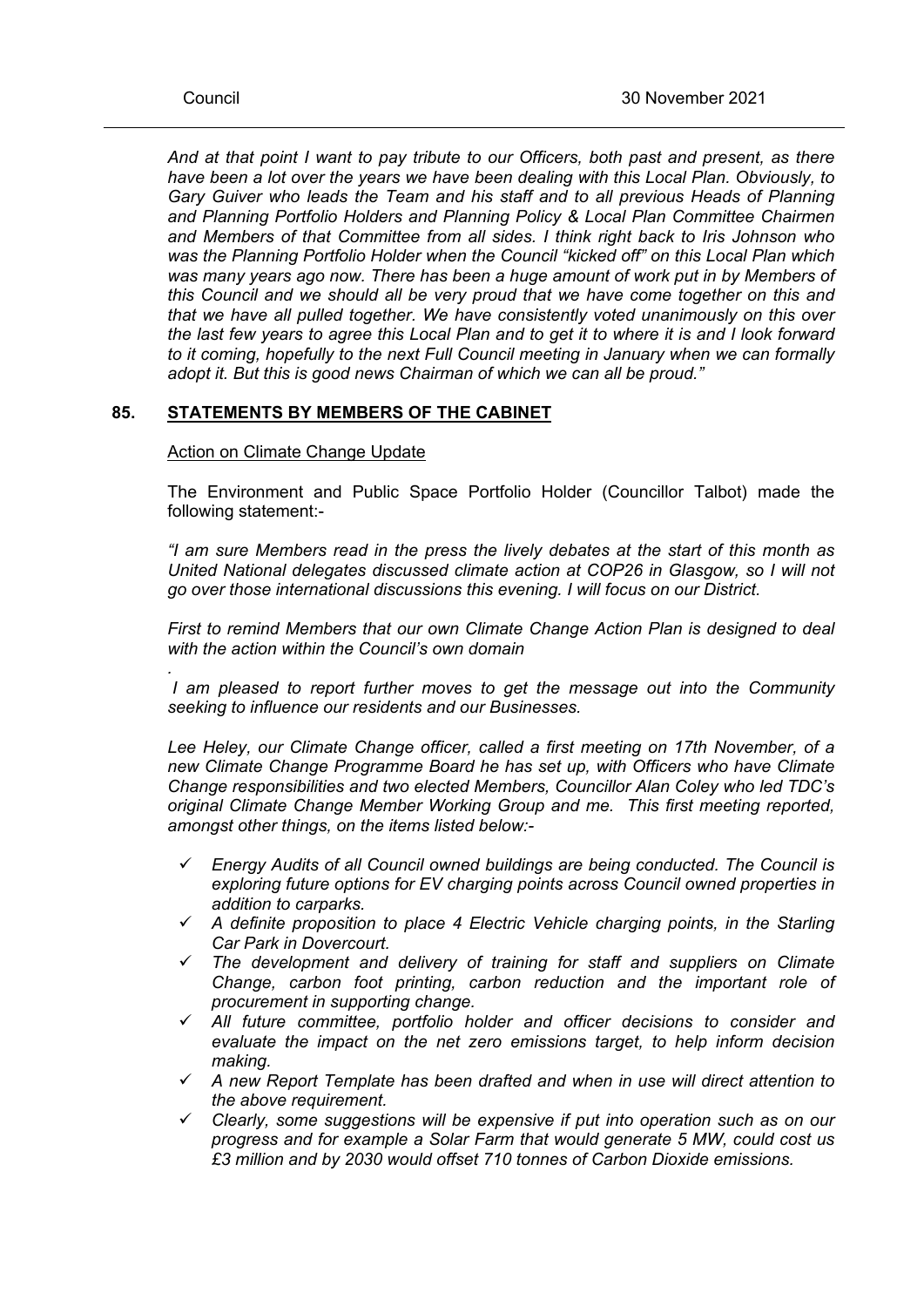- *We will continue to engage with parish and town councils, businesses, our residents, Essex County Council, and other partners across Tendring to raise awareness and develop shared objectives.*
- *I am still chasing the NEPP over the installation of EV charging points in their parking places on roads that approach our various sea fronts but so far have just received polite answers.*

*A more startling matter was introduced to me as below:-*

*The Royal Town Planning Institute and the Town and Country Planning Association (TCPA) held a Climate Change conference that I attended on 19th October for what they have called a 'Climate Guide' Webinar. I was a bit startled by a comment from Hugh Ellis, Director of Policy TCPA, who said, in the context of Climate Change planning for the future, that we should plan to "Relocate Parts of our population, and some Communities are going to have to be removed simply because their vulnerabilities are too high". This extract from the recording of the meeting is suggested on a permanent basis, to prepare ourselves for flood risk. This gentleman leads on policy development, briefings and engagement with central government and politicians. This was very interesting to me as I live virtually on the sea wall in Point Clear Bay, which was under two metres of water in the 1953 East Cost floods. A further reference was made to NPPE obligations in Section 19 of the 2004 Act. Gary Guiver, Acting Director (Planning) advises that Section 19 says - "Development plan documents must (taken as a whole) include policies designed to secure that the development and use of land in the local planning authority's area contribute to the mitigation of, and adaptation to, climate change." Which in short, is referencing the statutory basis for including climate action in planning documents. There is no need for immediate concern as I know Mr Ellis was speaking about longterm planning for the country as a whole, but his comments brought home to me that Climate Change really does matter, particularly for a Coastal District such as ours!"*

Councillor Talbot then responded to questions put to him on his Statement by Councillors I J Henderson, Scott and Allen.

### Corporate Enforcement Update

The Corporate Finance & Governance Portfolio Holder (Councillor G V Guglielmi) made the following statement:-

*"I would like to give an update to Members on the work of the Corporate Enforcement Group. Back in 2015 I worked with Officers to create a Corporate Enforcement Strategy which was then adopted by Full Council. As a result of this a Corporate Enforcement Group was then set up in 2017 to co-ordinate enforcement responses across the Council under the Strategy.*

*The Group has had a few changes and tweaks but the current membership includes Portfolio Holders, Directors, Assistant Directors and senior managers of various services and it meets every two months. The purpose of this Group is to clearly explain the Council's approach to enforcement and non-compliance.*

*All authorised officers when making enforcement decisions shall abide by it, and the supporting documented procedures, both within the appendices and departmental processes.*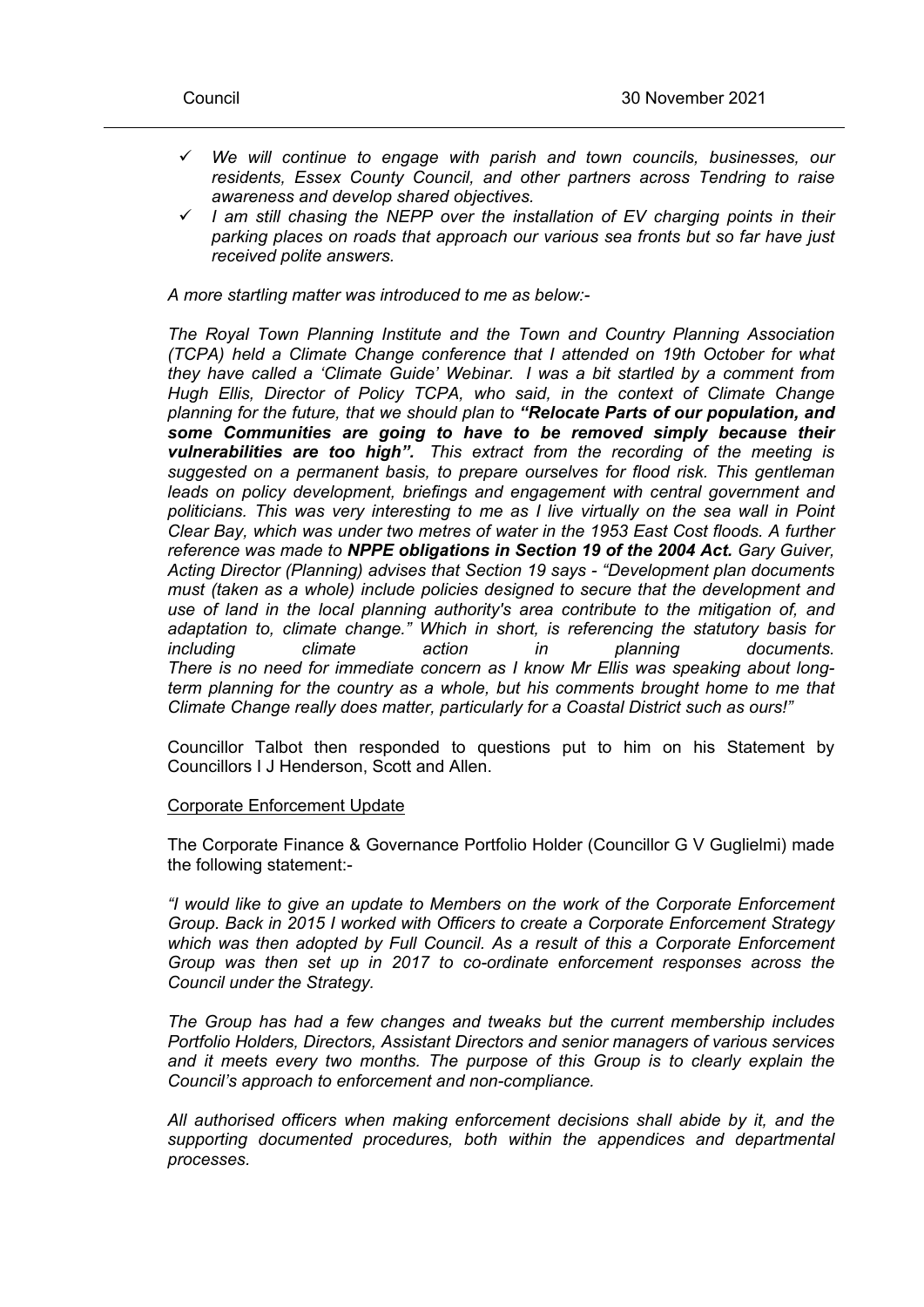*The aim of the Strategy is to ensure that any enforcement is proportionate, accountable, consistent, transparent and targeted.*

*The primary focus is that we take a 'whole Council' approach rather than a 'service only' approach, which was the disjointed approach of previous years. It also provides direction and support to the recently formed Operational Enforcement Group which is made up of all Officers who carry out enforcement as part of their everyday activities. Although this is still in its infancy it has produced a document which clearly details 'who takes what action' across the Council and it is beginning to better co-ordinate action with Essex Police and other agencies to maximise the joint approach to tackle issues as they come up.*

*The Group has identified, agreed and allocated funds to purchase four mobile CCTV cameras and 26 body-worn cameras for our Public Realm Officers. It has also set aside funds for additional legal resource and has also funded a case officer post to support services to ensure that there is continuity in the way information is collected and recorded across the services, as well as assisting with case file preparation and provide advice and guidance about potential prosecutions.*

*The members of this group have worked together to identify future training needs to ensure that Officers have the skills, knowledge and confidence to do their duties. So far 16 members of staff have been fully trained on the issuing of Fixed Penalty Notices (FPNs) by an outside training provider.*

*Only this evening I have had confirmation that those CCTV cameras will be deployed in the Dovercourt area where there has been a recent spate of anti-social behaviour and criminal damage on Dovercourt seafront, including vandalism to 26 beach huts in the past two weeks. I am pleased to announce that in response to these mindless acts I have authorised the deployment of two of the newly purchased deployable CCTV cameras to that area and we are looking to have them installed by the end of the week. We are doing this to support local people and our partners in the Beach Hut Association by being pro-active as a Council in trying to combat this issue and prevent further instances occurring.*

*The other project that the Group has in mind is the purchase of mobile CCTV cameras that don't rely on power (i.e. they run on batteries) in order to tackle issues in the remoter, rural areas such as country lanes that are prone to instances of fly-tipping.*

*To give a few examples of recent enforcement actions:-*

- *1) Point Clear – planning enforcement and planning appeal work in Flood Zone 3 where restricted occupation conditions had been imposed in the past. Working with the Environment Agency, Housing and planning enforcement officers will monitor the site during the 2021/2022 close season to ensure compliance and engage with owners/occupiers as necessary. The experience gained from the Point Clear work will be applied to other similar sites/investigations;*
- *2) Harwich (Orwell Terrace) – issues of poor building structure and accommodation;*
- *3) St Osyth (Clacton Road) – cases of statutory nuisance;*
- *4) Harwich (Emperor House) – misuse of community waste bins;*
- *5) Point Clear (Colne Way) – anti-social behaviour;*
- *6) Kirby Cross (Vista Avenue) – harassment case involving Essex Police;*
- *7) Clacton-on-Sea (Langham Drive) – anti-social behaviour and misuse of drugs; and*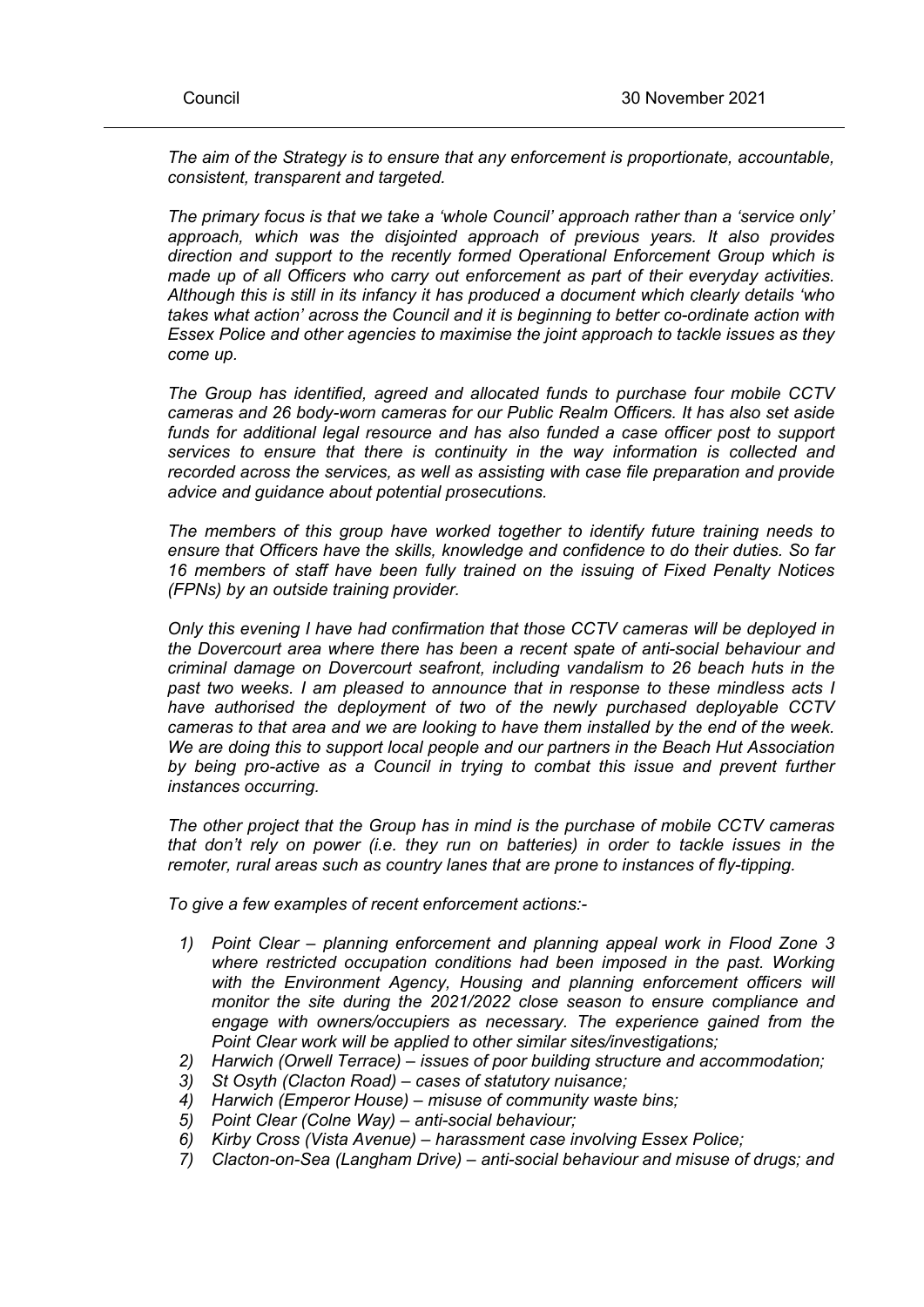*8) Dovercourt Swimming Pool – anti-social behaviour involving Essex Police.*

*Finally, this year's "Summertime Plan" included 95 'Covid-19' visits to businesses by Community Ambassadors where there had been alleged breaches of Covid-19 regulations and 217 foot patrols across the District (amounting to 532 patrol hours).*

*142 incidents were referred for further action including Graffiti, fly tipping, licensing issues, PSPO warnings and waste accumulation.*

*The Ambassadors were key when the Safer Communities team held 3 Street Action Days over the summer period responding to ASB and waste concerns raised by residents and Councillors. The team's contracts are due to expire in March 2022 and in view of the current situation we will need to consider a potential extension, but I am sure all of us are very grateful for their sterling work.*

*Thank you Mr Chairman."*

Councillor Guglielmi then responded to questions put to him on his Statement by Councillors Baker, J Henderson, I J Henderson, Allen and Turner.

### **86. PETITIONS TO COUNCIL**

No Petitions had been submitted in accordance with the Scheme approved by the Council on this occasion.

### **87. QUESTIONS PURSUANT TO COUNCIL PROCEDURE RULE 10.1**

No questions had been received, on notice, from members of the public on this occasion.

### **88. REPORT OF THE LEADER OF THE COUNCIL - URGENT CABINET OR PORTFOLIO HOLDER DECISIONS**

There was no such report of the Leader of the Council for Members to consider on this occasion.

### **89. MINUTES OF COMMITTEES**

It was moved by Councillor Stock OBE, seconded by Councillor G V Guglielmi and:-

**RESOLVED** that the minutes of the following Committees, as circulated, be received and noted:-

- (a) Resources and Services Overview & Scrutiny of Monday 20 September 2021;
- (b) Community Leadership Overview & Scrutiny of Monday 27 September 2021;
- (c) Audit of Thursday 30 September 2021;
- (d) Planning Policy & Local Plan of Tuesday 19 October 2021;
- (e) Human Resources & Council Tax of Wednesday 20 October 2021;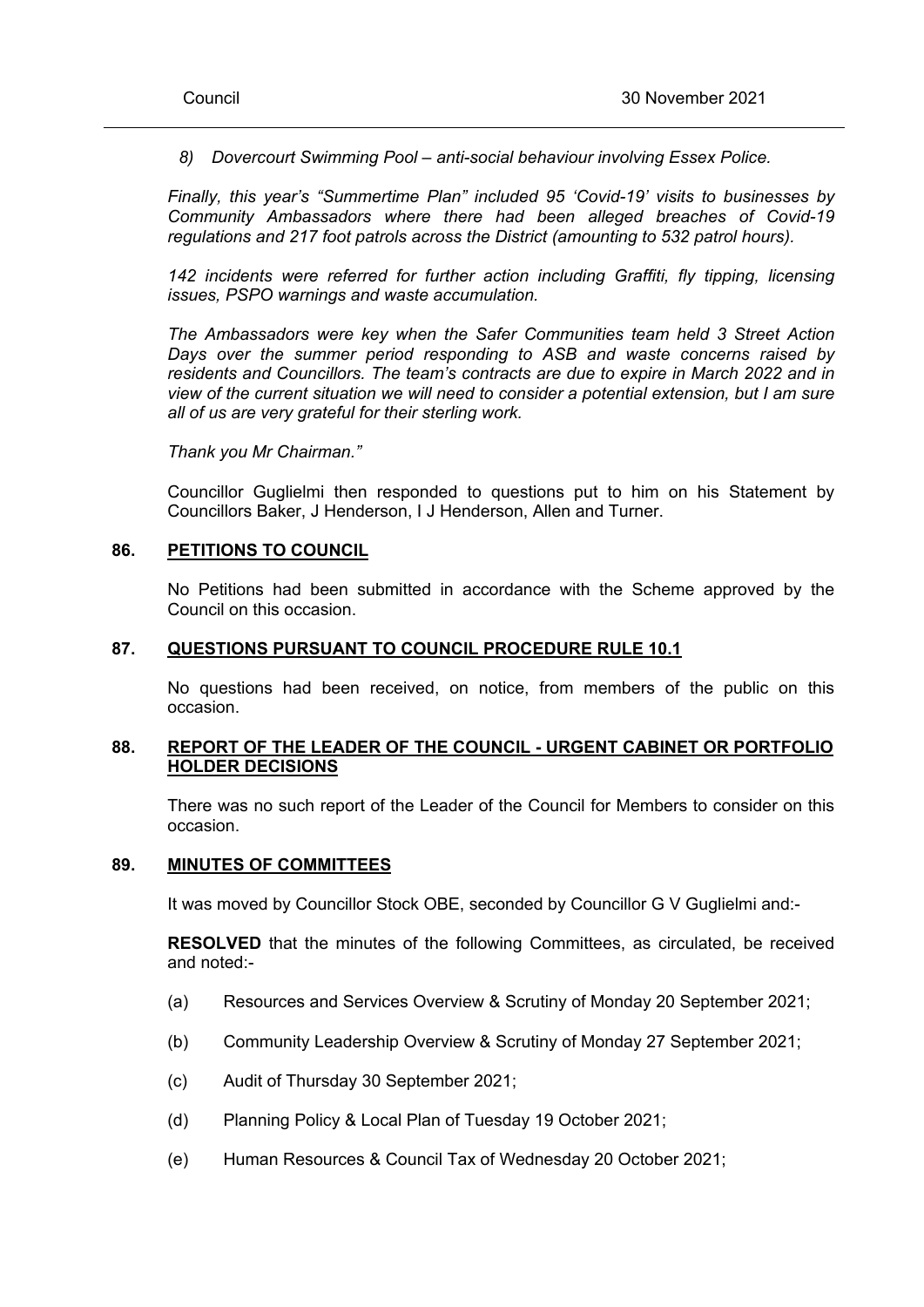- (f) Standards of Wednesday 27 October 2021;
- (g) Community Leadership Overview & Scrutiny of Monday 8 November 2021; and
- (h) Planning Policy & Local Plan of Thursday 11 November 2021.

### **90. MOTION TO COUNCIL PURSUANT TO COUNCIL PROCEDURE RULE 12 - APPLICATION OF ARTICLE 4 DIRECTIONS IN THE DISTRICT OF TENDRING**

Pursuant to the provisions of Council Procedure Rule 12, Council considered the following Motion, notice of which had been given by Councillor Coley:-

*"In order to preserve Tendring's uniqueness, heritage, amenity areas and the established areas of industrial and commercial activity:-*

*This Council requests its Cabinet to explore the option of applying for an Article 4 Direction in respect of appropriate Conservation Areas, Industrial Estates and Commercial and Retail Centres in the District of Tendring."*

Councillor Coley formally moved the motion and Councillor G V Guglielmi formally seconded the motion.

Councillors Coley and Guglielmi then each explained the purpose of the motion.

The Leader of the Council (Councillor Stock OBE) then spoke to the Motion and explained that he felt that the Motion should appropriately be referred to the Planning Policy & Local Plan Committee for consideration and report as that Committee was best placed to advise Council and Cabinet on the best way forward.

The Chairman of the Council (Councillor Bray) concurred with that view and therefore decided that the motion would be referred to the Planning Policy & Local Plan Committee as the appropriate body on the grounds that it was best placed to advise Council and Cabinet on the best way forward.

# **91. REFERENCE FROM THE CABINET - A.1 - GROUNDS MAINTENANCE SERVICE (COUNCILLOR IVAN HENDERSON'S MOTION TO COUNCIL PURSUANT TO COUNCIL PROCEDURE RULE 12)**

Members recalled that, at the meeting of the Council held on 13 July 2021 (Minute 50 referred), the following motion had been moved by Councillor I J Henderson and seconded by Councillor Allen and, in accordance with Council Procedure Rule 12.4, had stood referred to the Cabinet for further consideration:

*"That this Council accepts that its ground maintenance service is failing the tourist economy of the Tendring District as the lack of regular grass cutting and weed clearance is resulting in a negative visual impact for those seeking to enjoy Tendring's Sunshine Coast.*

*It is further proposed that the necessary resources are immediately made available to ensure that Tendring's coastal resorts present a positive visual impact throughout the 2021 summer season and that a review of the grounds maintenance policy then takes place to ensure that this issue does not reoccur in future years."*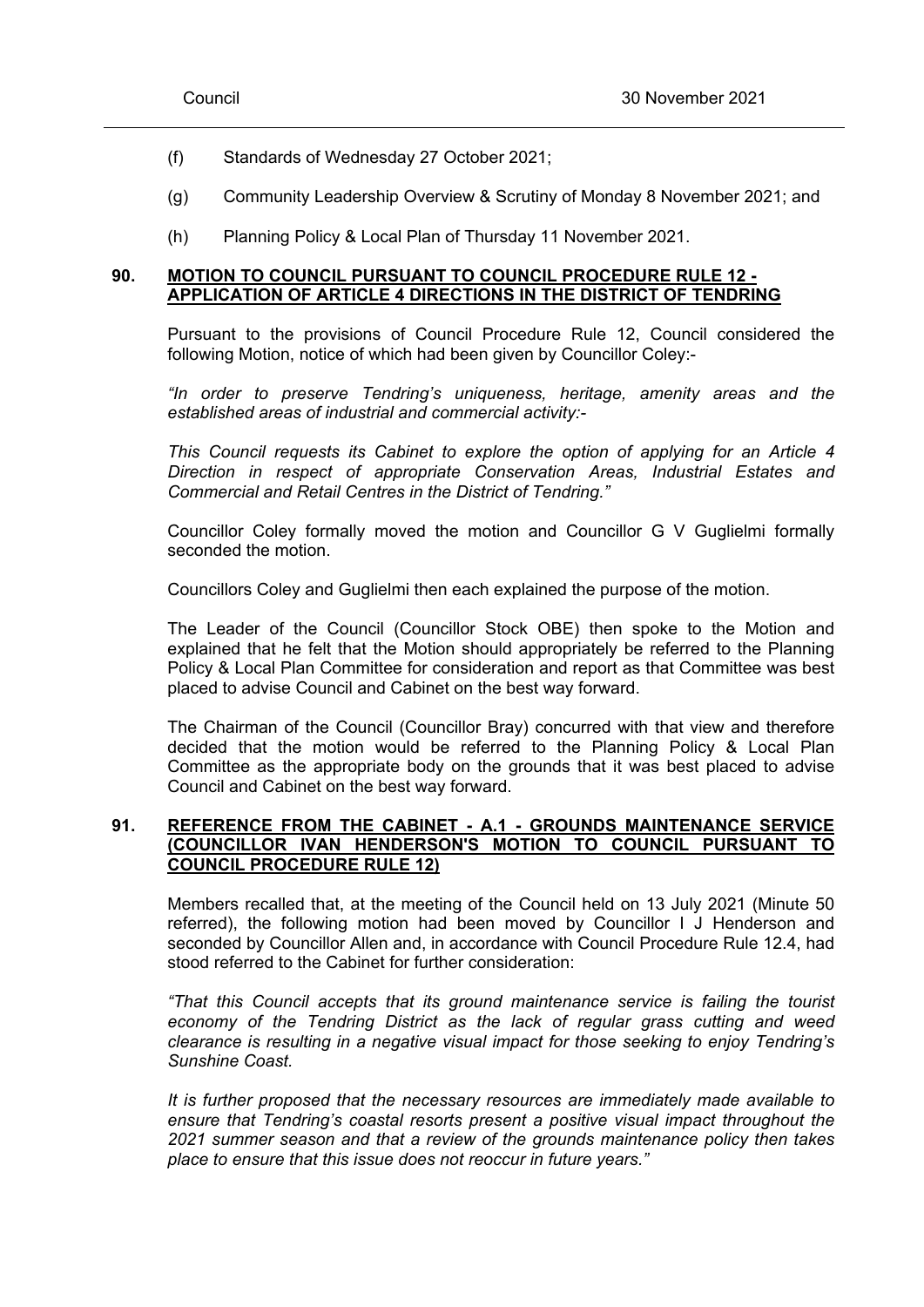Councillor Henderson's motion consequently had been submitted to the formal meeting of the Cabinet held on 17 September 2021 (Minute 36 referred). Having duly considered Councillor Henderson's motion and in order for the Cabinet's opinion and recommendation to be reported back to Council, Cabinet had resolved:-

*"That Cabinet –*

- *(a) recommends that the Council should not support the motion in its original format; and*
- *(b) will not suggest to Council at this time that an amended motion be proposed but will consider this further at a future meeting."*

Subsequently, at its meeting held on 12 November 2021 (Minute 76 referred), Cabinet had had before it a suggested amended motion for its consideration however, following the Leader's recommendation, and to enable this matter to be brought to a conclusion at this meeting of the Full Council, without fettering the discussion of the original motion, Cabinet had decided:-

*"That Cabinet does not put forward an amended motion to Full Council."*

In summary therefore, on the original motion Cabinet had decided that:-

- *(1) it recommends that the Council should not support the motion in its original format; and*
- *(2) an amended motion is not being put forward.*

Council thereupon debated Councillor Henderson's motion having regard to the provisions, as applicable, of Council Procedure Rules 16, 19, 23, 24, 25, 28 and 29.

Councillors I J Henderson, Steady, Talbot, Allen, P B Honeywood, G V Guglielmi, Stock OBE, J Henderson, Miles and M E Stephenson each, in turn, addressed the Council on the subject matter of the Motion.

Councillor M E Stephenson then moved and Councillor Bush seconded that Councillor Henderson's motion be amended to read as follows:-

*"It is proposed that the necessary resources are immediately made available to ensure that Tendring's coastal resorts present a positive visual impact throughout the 2021 summer season and that a review of the grounds maintenance policy then takes place to ensure that this issue does not reoccur in future years."*

After a consultation with the Chief Executive, the Monitoring Officer, the Leader of the Council (Councillor Stock OBE), the Environment & Public Space Portfolio Holder (Councillor Talbot), his Seconder (Councillor Bush) and the mover of the original motion (Councillor I J Henderson), Councillor Stephenson withdraw his amendment (pursuant to Council Procedure Rule 16.6 – Alteration of Motion) and in its place he moved the following amendment in its place, namely that Councillor Henderson's motion be amended to read as follows:-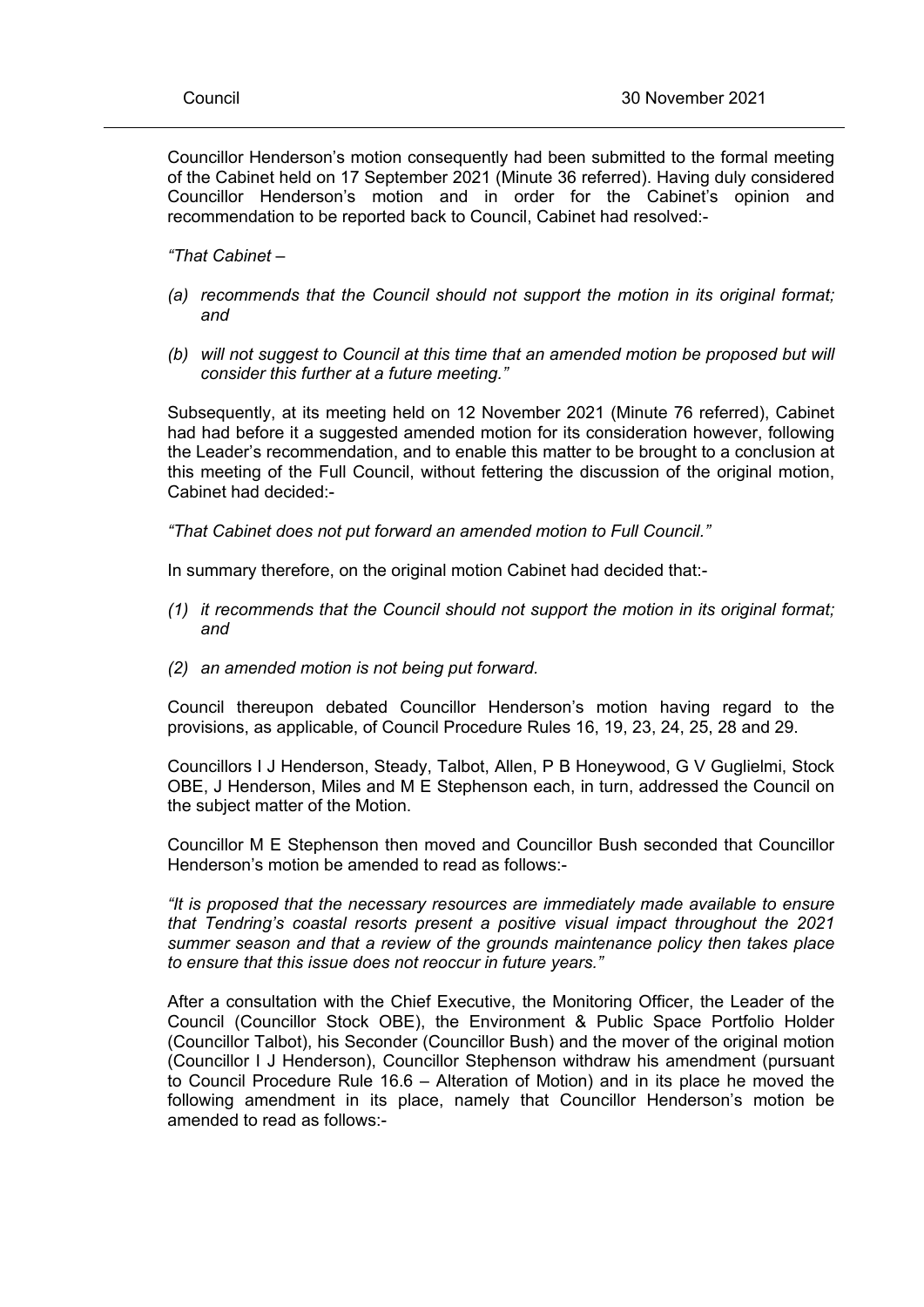*"It is proposed that the necessary resources are immediately made available to ensure that Tendring's coastal resorts present a positive visual impact throughout the 2022 summer season and that a review of the grounds maintenance policy then takes place and this be referred to the relevant Overview & Scrutiny Committee for consideration and thence to Cabinet."*

Councillor Bush seconded the revised amendment.

Councillors P B Honeywood, Turner, Coley, Morrison and Porter addressed the Council on the subject matter of the amendment.

In answer to a question from Councillor Coley, the Monitoring Officer (Lisa Hastings) confirmed that the amendment did not contravene the provisions of Council Procedure Rule 16.5 (Amendments to Motions).

Pursuant to the provisions of Council Procedure Rule 16.6(a) (Alteration of Motion), Councillor I J Henderson, with the consent of his seconder, Councillor Allen, accepted Councillor Stephenson's and altered his motion accordingly.

Pursuant to the provisions of Council Procedure Rule 19.4 (Recorded Vote), Councillor M E Stephenson, supported by 8 other Members, demanded a recorded vote on Councillor I J Henderson's substantive motion, as now altered. That vote resulted as follows:-

| <b>Councillors For</b>                                                                                                                                                                                                                            | <b>Councillors Against</b>                                                                                                                                                                                                            | <b>Councillors Abstaining</b>           | <b>Councillors Not Present</b>                                   |
|---------------------------------------------------------------------------------------------------------------------------------------------------------------------------------------------------------------------------------------------------|---------------------------------------------------------------------------------------------------------------------------------------------------------------------------------------------------------------------------------------|-----------------------------------------|------------------------------------------------------------------|
| Allen<br><b>Baker</b><br><b>Barry</b><br><b>Bush</b><br>Chapman<br>Davidson<br>Davis<br>Fowler<br>I J Henderson<br>J Henderson<br>Knowles<br><b>Miles</b><br>Morrison<br>Placey<br>Scott<br>Steady<br>G L Stephenson<br>M E Stephenson<br>Wiggins | Alexander<br>Amos<br><b>Bray</b><br>Chittock<br>Codling<br>Coley<br>G V Guglielmi<br>V E Guglielmi<br>P B Honeywood<br>S A Honeywood<br><b>McWilliams</b><br>Nash<br>Porter<br>Skeels<br><b>Stock</b><br>Talbot<br>Turner<br>Winfield | Fairley<br>Griffiths<br>Harris<br>White | Calver<br>Casey<br>Cawthron<br>Clifton<br>King<br>Land<br>Newton |
|                                                                                                                                                                                                                                                   |                                                                                                                                                                                                                                       |                                         |                                                                  |

Councillor Henderson's motion was thereupon declared **CARRIED**.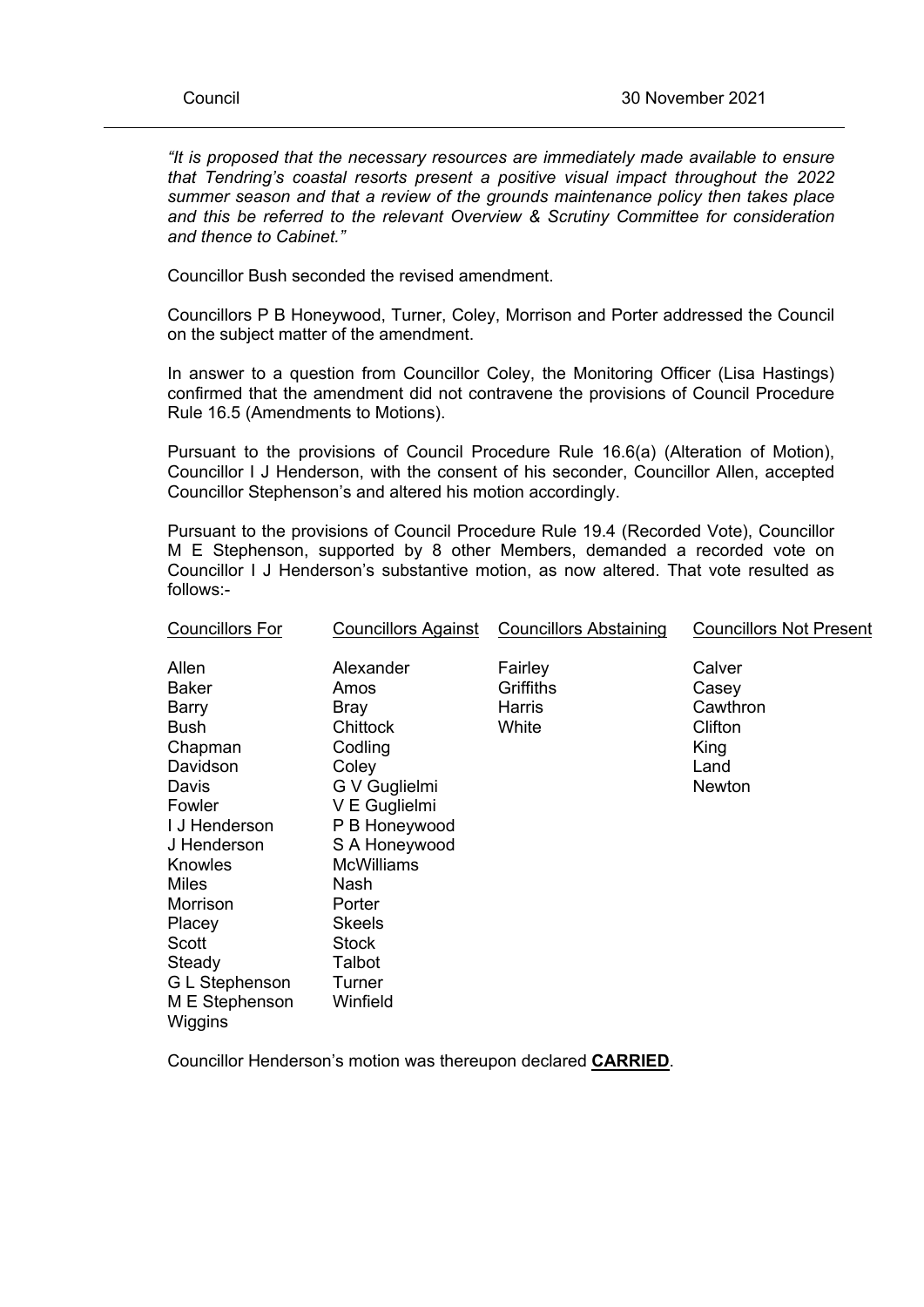### **92. REFERENCE FROM THE CABINET - A.2 - THE LOCAL COUNCIL TAX SUPPORT SCHEME 2022/2023 - COUNCIL TAX EXEMPTIONS/DISCOUNTS FOR 2022/2023 AND THE ANNUAL MINIMUM REVENUE PROVISION POLICY STATEMENT 2022/2023**

The Council considered the recommendations submitted to it by the Cabinet in respect of the Local Council Tax Support Scheme 2022/2023 (including the associated exceptional hardship policy), Council Tax Exemptions, Discounts and Premiums for 2022/2023 and the Annual Minimum Revenue Provision Policy Statement 2022/2023 (Minute 83 – Cabinet meeting of 12 November 2021).

A copy of the published Housing Portfolio Holder and the Corporate Finance and Governance Portfolio Holder's joint report (and its appendices) to the Cabinet meeting held on 12 November 2021 were attached as appendices to item A.2 of the References from the Cabinet.

It was moved by Councillor P B Honeywood and:-

**RESOLVED** That Council approves that –

- (a) the LCTS scheme for 2022/23 remains the same as the current year, as set out as Appendix A to item A.13 of the joint report of the Housing Portfolio Holder and Corporate Finance & Governance Portfolio Holder as submitted to the meeting of the Cabinet held on 12 November 2021 with the maximum LCTS award being 80% for working age claimants [Appendix 2 to item A.2 of the References from Cabinet];
- (b) the Assistant Director (Finance and IT), in consultation with the Housing Portfolio Holder be authorised to undertake the necessary steps to implement the LCTS scheme from 1 April 2022;
- (c) the Council Tax Exceptional Hardship Policy, as set out in Appendix B to the aforementioned joint report as submitted to the meeting of the Cabinet held on 12 November 2021 be approved [Appendix 3];
- (d) the locally determined council tax discounts, as set out in Appendix C to the aforesaid joint report as submitted to the meeting of the Cabinet held on 12 November 2021 be approved [Appendix 4];
- (e) the council tax discount policy for young people leaving care, as set out in Appendix D to the above mentioned joint report as submitted to the meeting of the Cabinet held on 12 November 2021 be approved [Appendix 5];
- (f) the discretionary council tax premiums, as set out in Appendix E to the aforementioned joint report as submitted to the meeting of the Cabinet held on 12 November 2021 be approved [Appendix 6];
- (g) the Assistant Director (Finance and IT), in consultation with the Housing Portfolio Holder, be authorised to undertake the necessary steps to implement the council tax exemptions, discounts and premiums from 1 April 2022; and
- (h) the Annual Minimum Revenue Provision (MRP) Policy Statement for 2022/23, as set out in Appendix F to the aforesaid joint report as submitted to the meeting of the Cabinet held on 12 November 2021 be approved [Appendix 7].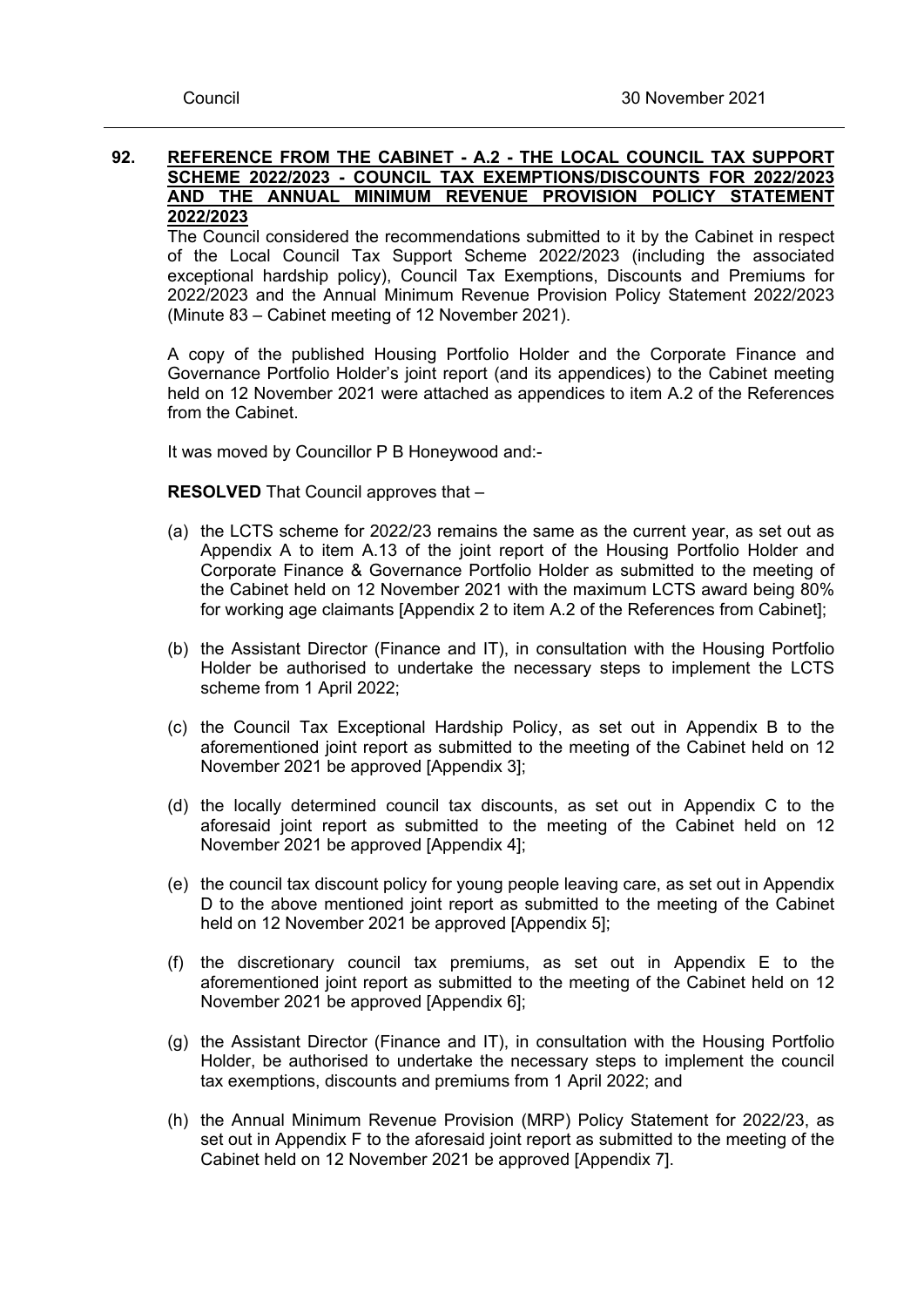# **93. JOINT REFERENCE FROM THE CABINET AND THE PLANNING POLICY & LOCAL PLAN COMMITTEE - A.3 - TENDRING COLCHESTER BORDERS GARDEN COMMUNITY (TCBGC) JOINT COMMITTEE**

Earlier on in the meeting, Councillors G V Guglielmi and Turner had each declared for the public record that they were this Council's representatives on the Tendring Colchester Border Garden Community (TCBGC) Member Group.

Council considered the Cabinet's and the Planning Policy & Local Plan Committee's recommendations that a Joint Tendring Colchester Borders Garden Community (TCBGC) Committee be appointed for the discharge of executive and non-executive functions related to the TCBGC and that the Terms of Reference of the Joint Committee were included within Part 3 of the Council's Constitution.

# Planning Policy & Local Plan Committee – 11 November 2021 (Minute 23)

At its meeting held on 11 November 2021 the Planning Policy & Local Plan Committee had considered a report of the Deputy Chief Executive & Monitoring Officer (A.1) which had sought its approval to formally recommend to Full Council that a joint Development Plan Document be prepared together with Colchester Borough Council; and further that a Joint Committee be established with Colchester Borough Council and Essex County Council in relation to the Tendring Colchester Borders Garden Community.

Having considered all of the information and advice contained in the Officer report and its appendices that Committee had:-

*"RESOLVED that the Planning Policy & Local Plan Committee recommends to Full Council that –*

- *(a) a joint Development Plan Document is prepared together with Colchester Borough Council in accordance with Section 28 of the Planning and Compulsory Purchase Act 2004;*
- *(b) a Joint Committee is established with Colchester Borough Council and Essex County Council in relation to the Tendring Colchester Borders Garden Community for the discharge of executive and non-executive functions related to TCBGC, pursuant to Sections 101(5), 102(1)(b) and 102(2) of the Local Government Act 1972 on the terms of reference attached at Appendix A to item A.1 of the Report of the Deputy Chief Executive & Monitoring Officer; and*
- *(c) the third elected Member of the Joint Committee to be appointed by the Full Council should be a Member from a political group that is not represented on the Cabinet."*

### Cabinet – 12 November 2021 (Minute 77)

At its meeting held on 12 November 2021 Cabinet had considered a report of the Corporate Finance & Governance Portfolio Holder (A.7) which had sought its approval for referral to Full Council the draft terms of reference of a Joint Committee to be established for the Tendring Colchester Borders Garden Community together with Tendring District Council, Colchester Borough Council and Essex County Council.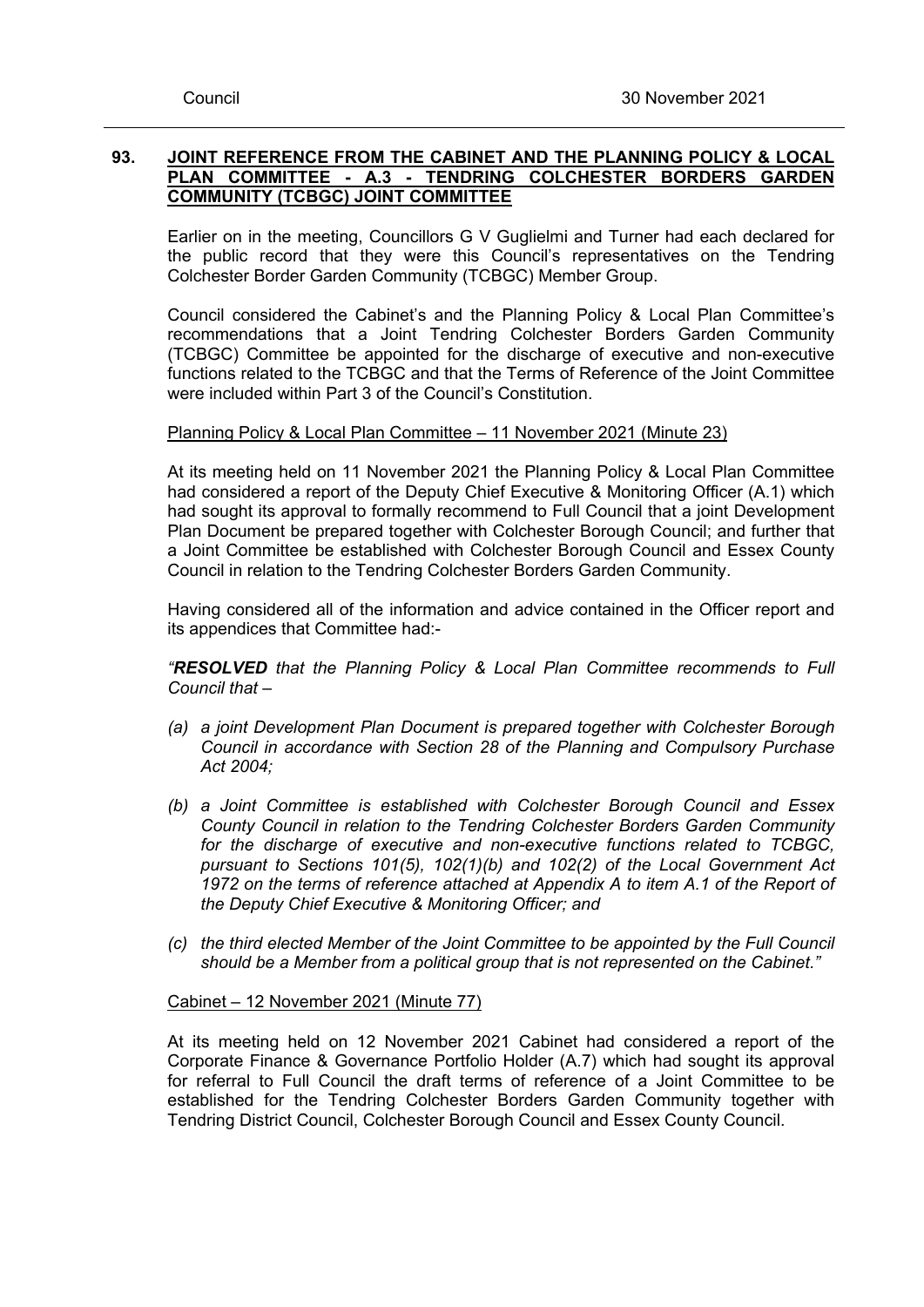Having considered all of the information and advice contained in the Portfolio Holder's report and its appendices, Cabinet had:-

#### "**RESOLVED** that Cabinet –

- (a) endorses the proposal that a joint Development Plan Document be prepared together with Colchester Borough Council, and further that a Joint Committee is established with Colchester Borough Council and Essex County Council in relation to the Tendring Colchester Borders Garden Community;
- (b) agrees that all three Councils should be represented on the appointed Joint Committee with full voting rights:
- (c) agrees that executive functions in relation to the preparation of the joint Development Plan Document are delegated to be discharged by the appointed Joint Committee in accordance with Sections 101(5) and 102(1)(b) of the Local Government Act 1972;
- (d) agrees that each Council should be represented on the appointed Joint Committee with 3 members each under Section 102(2) of the Local Government Act 1972, one of which will be a member of the Cabinet, appointed by the Leader of the Council;
- (e) agrees the Terms of Reference for the Joint Committee, as set out in Appendix A to item A.7 of the Report of the Leader of the Council, for recommendation onto Full Council in respect of non-executive functions;
- (f) endorses the Leader of the Council to delegate further executive functions to the Tendring Colchester Borders Garden Community Joint Committee, in consultation with the Monitoring Officer and the Section 151 Officer;
- (g) authorises the Acting Director (Planning), in consultation with the Leader of the Council and the Portfolio Holder for Corporate Finance and Governance to enter into a partnership agreement between the Councils, if deemed necessary, in order to support the operation of the Joint Committee and Tendring Colchester Borders Garden Community project; and
- (h) authorises the Portfolio Holder for Corporate Finance and Governance to allocate further financial contributions from the existing Garden Communities budget to support the Tendring Colchester Borders project for the purposes of local plan making.

#### **RECOMMENDED TO FULL COUNCIL** that:

- (i) a Tendring Colchester Borders Garden Community Joint Committee be appointed for the discharge of executive and non-executive functions related to TCBGC, pursuant to Sections 101(5), 102(1)(b) and 102(2) of the Local Government Act 1972 on the terms of reference attached at Appendix A to item A.7 of the Report of the Portfolio Holder for Corporate Finance & Governance;
- (j) Part 3 of the Constitution (Responsibility of Functions) be amended to include the Terms of Reference of the Joint Committee; and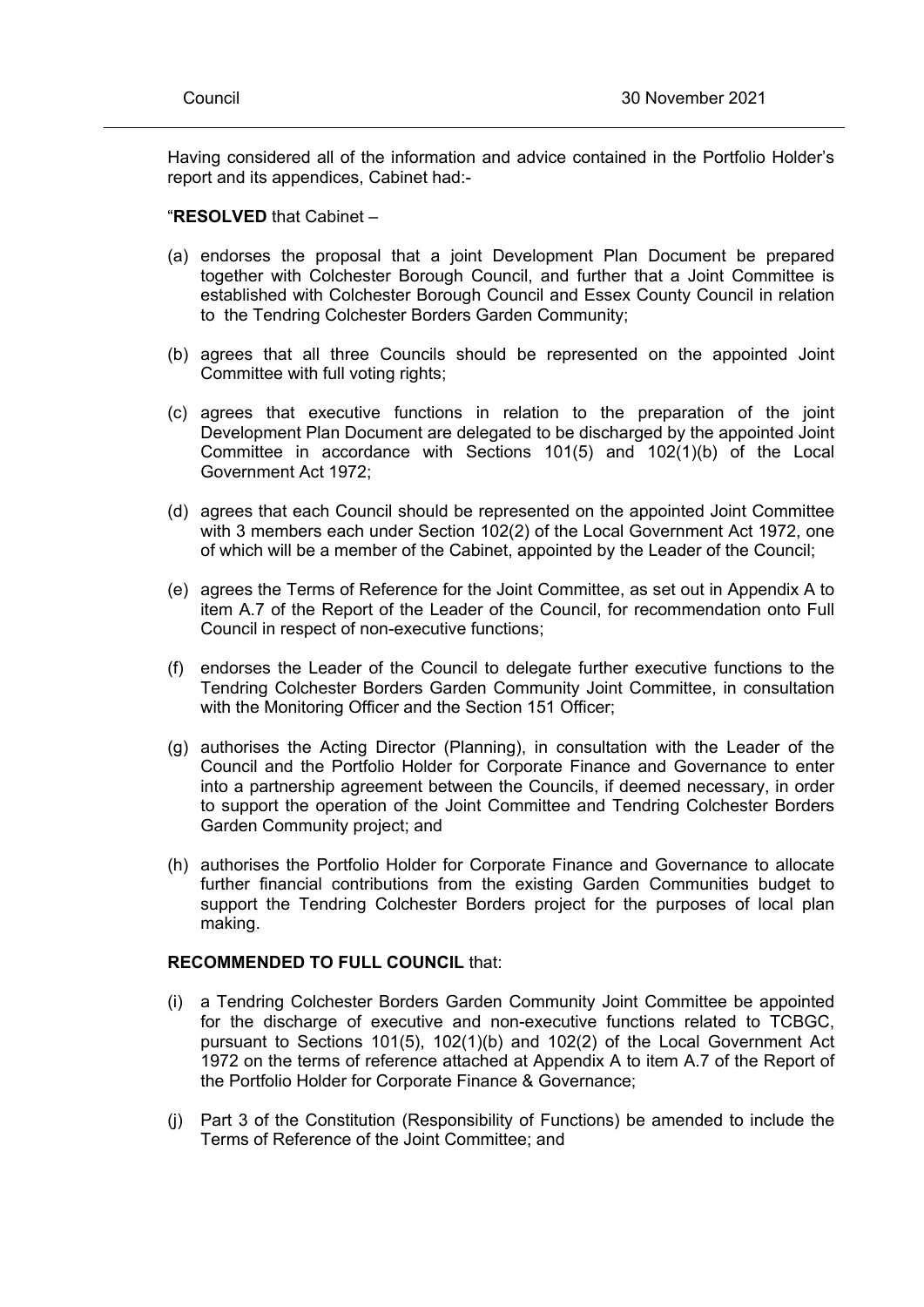(k) the Terms of Reference of the Planning Policy and Local Plan Committee be amended, as set out in Appendix B to the aforementioned report."

Councillors Turner, I J Henderson, G V Guglielmi and Stock OBE spoke during the discussion of this item.

Having duly considered the recommendations submitted by the Planning Policy & Local Plan Committee and the Cabinet:-

It was moved by Councillor Turner, seconded by Councillor G V Guglielmi and:-

**RESOLVED** that Council approves that –

- (a) a joint Development Plan Document is prepared together with Colchester Borough Council in accordance with Section 28 of the Planning and Compulsory Purchase Act 2004;
- (b) a Tendring Colchester Borders Garden Community (TCBGC) Joint Committee be appointed for the discharge of executive and non-executive functions related to TCBGC, pursuant to Sections 101(5), 102(1)(b) and 102(2) of the Local Government Act 1972 on the terms of reference attached at Appendix C to item A.3 of the Joint Reference from the Cabinet and the Planning Policy & Local Plan Committee;
- (c) Part 3 of the Constitution (Responsibility of Functions) be amended to include the Terms of Reference of the Joint Committee;
- (d) the Terms of Reference of the Planning Policy and Local Plan Committee be amended, as set out in Appendix D to the aforementioned Joint Reference report;
- (e) the Chairman of the Planning Policy & Local Plan Committee (currently Councillor Turner) and Councillor Bush (as the Member from a political group that is not represented on the Cabinet) be appointed to serve on the Tendring Colchester Borders Garden Community Joint Committee;
- (f) Councillor Bray be appointed as a substitute member of the Joint Committee; and
- (g) the Leader of the Council be requested to appoint a member of the Cabinet to serve on the Tendring Colchester Borders Garden Community Joint Committee.

### **94. REFERENCE FROM THE COMMUNITY LEADERSHIP OVERVIEW AND SCRUTINY COMMITTEE - A.4 - COVID-19 MEMORIAL AND ANNUAL DAY OF REMEMBRANCE (COUNCILLOR MARK STEPHENSON'S MOTION TO COUNCIL PURSUANT TO COUNCIL PROCEDURE RULE 12)**

Members recalled that, at its meeting held on 13 July 2021, Council had had before it a motion submitted by Councillor M E Stephenson pursuant to the provisions of Council Procedure Rule 12 in which he proposed that the Council create a Memorial and Annual Day of Remembrance for Covid-19. That Motion had been worded as follows:-

*"That Tendring District Council acknowledges the heartache, pain and suffering that Covid-19 has inflicted upon our residents and their families and that this Council*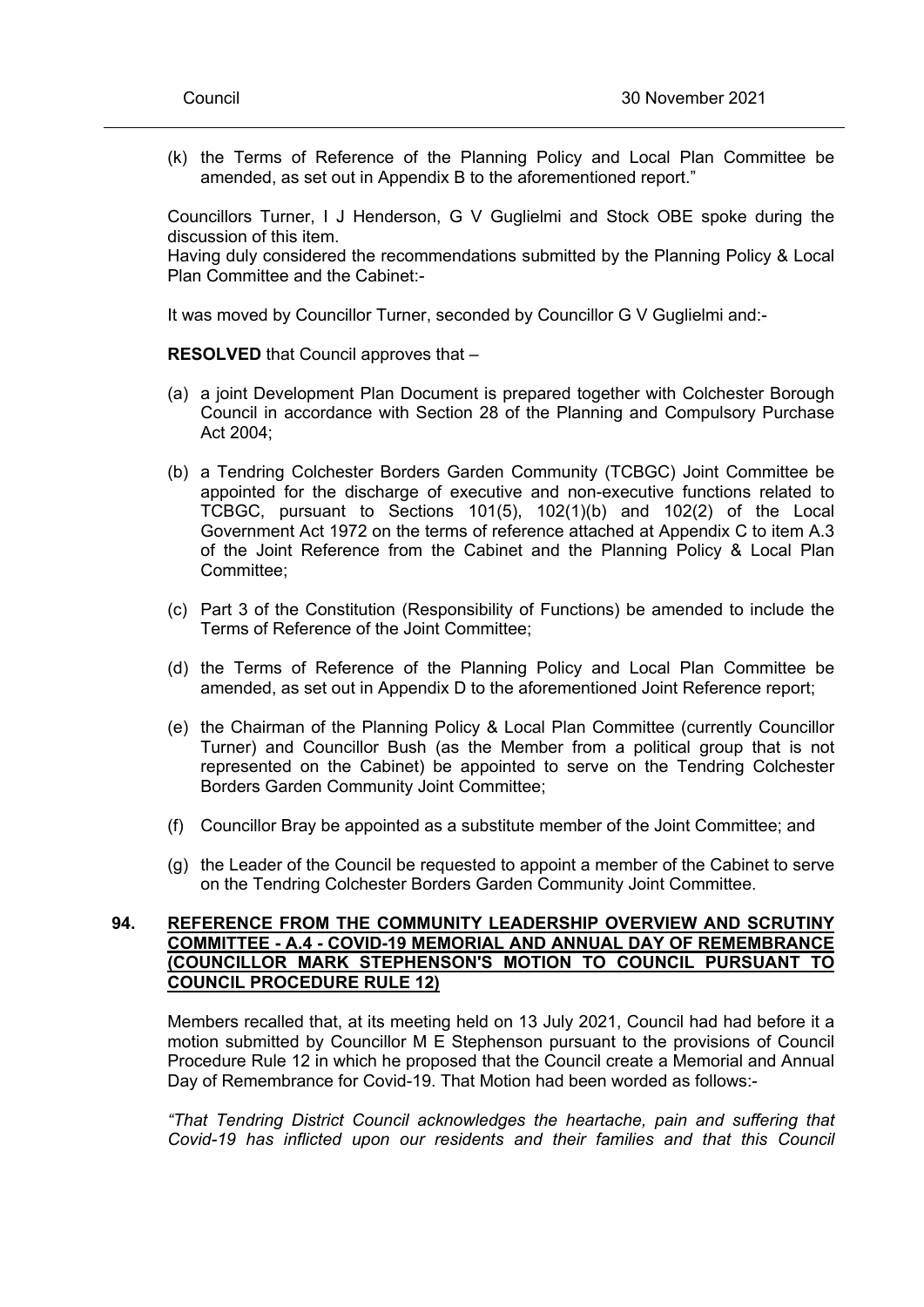*supports the provision of a memorial to allow us all to recognise and commemorate the loss of so many loved ones.*

*The memorial to be situated in a form acceptable to those who have lost loved ones, be that a garden, plaque or public artwork, taking into consideration their wishes, at a suitable location, where families could gather together throughout the year at a day and time significant to them.*

*That this Council also considers an Annual Day of Remembrance to be established, where all members of the community could gather together for a service of Remembrance.*

*In addition, the commemoration would also remember all those key workers and volunteers, who continue to provide, throughout this pandemic, help and support and comfort to the bereaved in their time of need."*

At that meeting of the Council and in the absence of Councillor Stephenson, Councillor Bush had formally moved the motion. Councillor Baker had then formally seconded the motion.

After hearing arguments for and against, the Chairman of the Council (Councillor Bray) had then considered whether the motion should be dealt with at the meeting or stand referred. He had decided that the motion would be referred to the Community Leadership Overview & Scrutiny Committee on the grounds that it was the appropriate body to examine the motion in detail and to report back to Council at a later date.

The motion had thereupon stood referred to the Community Leadership Overview & Scrutiny Committee for its consideration in accordance with the provisions of Council Procedure Rules 12.5 and 12.6.

The motion had been duly submitted to the meeting of the Community Leadership Overview & Scrutiny Committee held on 8 November 2021 (Minute 24 referred). In accordance with Council Procedure Rule 12.6 (Referred Motions – Right of Mover to Attend Meeting), Councillor Stephenson had attended that meeting to answer any questions and/or points of clarification, if requested.

Having considered the motion and in order to enable this matter to be brought to a conclusion at this meeting of the Full Council, the Community Leadership Overview & Scrutiny Committee had decided to recommend to Full Council that the motion be approved subject to some additional wording. The motion, as so amended, would now read:-

*"That Tendring District Council acknowledges the heartache, pain and suffering that Covid-19 has inflicted upon our residents and their families and that this Council supports the provision of a memorial to allow us all to recognise and commemorate the loss of so many loved ones.*

*The memorial to be situated in a form acceptable to those who have lost loved ones, be that a garden, plaque or public artwork, taking into consideration their wishes, at a suitable location, where families could gather together throughout the year at a day and time significant to them.*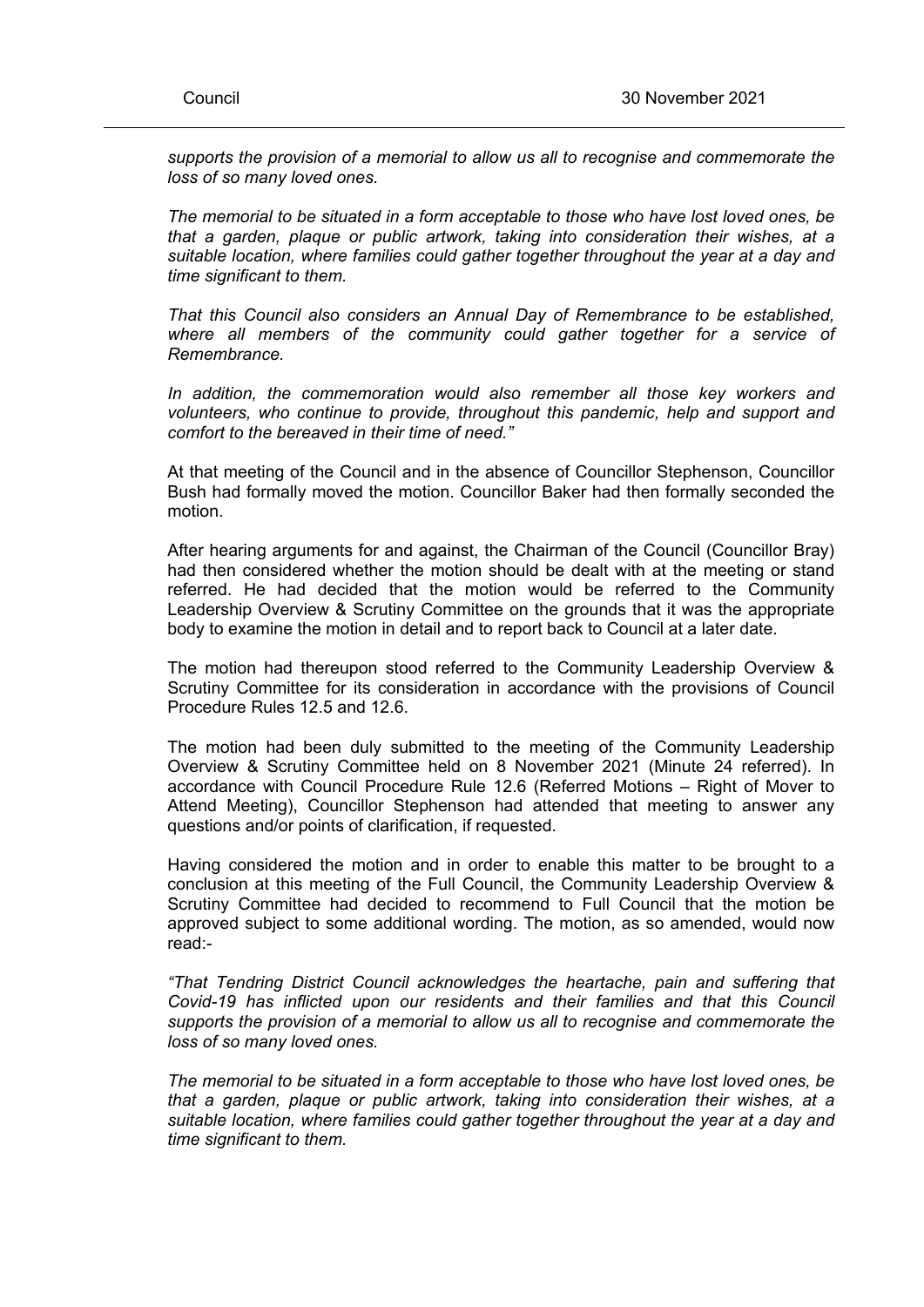*That this Council also considers an Annual Day of Remembrance to be established, where all members of the community could gather together for a service of Remembrance.*

*In addition, the commemoration would also remember all those key workers and volunteers, who continue to provide, throughout this pandemic, help and support and comfort to the bereaved in their time of need.*

*That the proposed memorial be located in the Clacton-on-Sea Memorial Gardens, adjacent to Marine Parade West, with the intention that the memorial should be an uplifting positive initiative for the whole District."*

The Chairman of the Community Leadership Overview & Scrutiny Committee (Councillor Chittock) thereupon moved the amendment.

Councillor M E Stephenson addressed the Council on the subject matter of Councillor Chittock's amendment.

Pursuant to the provisions of Council Procedure Rule 16.6 (Alteration of Motion), Councillor Bush, with the consent of his seconder, Councillor Baker, accepted the amendment and altered his motion accordingly, which now became the substantive motion.

Councillor Stock OBE moved and Councillor G V Guglielmi seconded that the substantive motion be amended by the addition of the following paragraph:-

#### *"That this matter be now referred to the Cabinet to carry it out."*

Pursuant to the provisions of Council Procedure Rule 16.6 (Alteration of Motion), Councillor Bush, with the consent of his seconder, Councillor Baker, accepted that amendment and altered his motion accordingly, which now became the substantive motion.

Councillors M E Stephenson, I J Henderson and P B Honeywood addressed the Council on the substantive motion.

The substantive motion, on being put to the vote, was declared **CARRIED**.

# **95. REPORT OF THE CHIEF EXECUTIVE - A.5 - CHANGES IN MEMBERSHIP OF COMMITTEES**

The Chief Executive formally reported that, in accordance with the wishes of the Leader of the Conservative Group and the authority delegated to him, the following appointment had been duly made since the last ordinary meeting of the Council, namely:-

#### Planning Policy & Local Plan Committee

Councillor Nash had been appointed to serve in place of Councillor S A Honeywood.

Council noted the foregoing.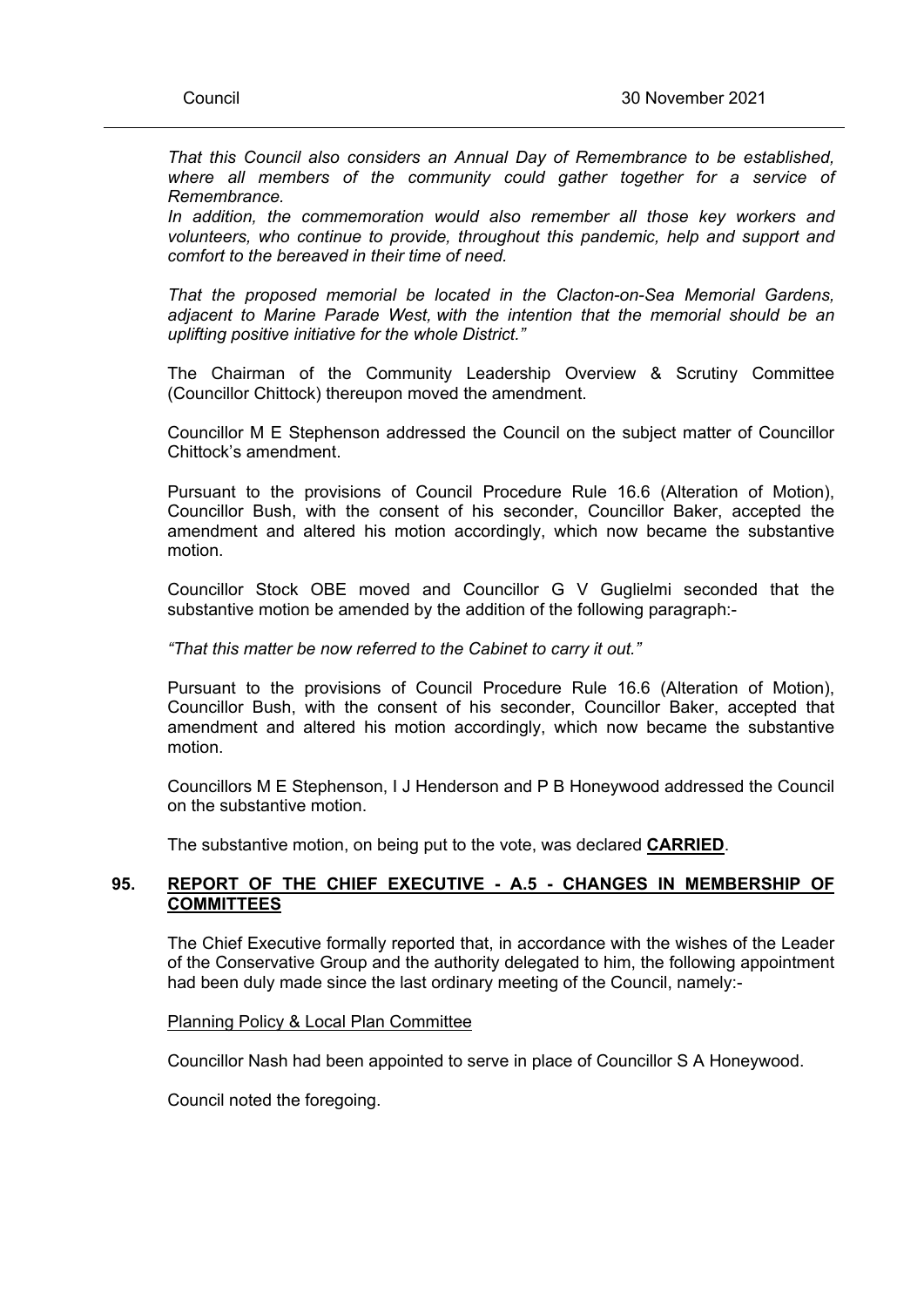#### **96. QUESTIONS PURSUANT TO COUNCIL PROCEDURE RULE 11.2**

Subject to the required notice being given, Members of the Council could ask questions of the Chairman of the Council, the Leader of the Council, Portfolio Holders or Chairmen of Committees.

One question had been submitted by a Member on this occasion as set out below:-

**Question** 

Councillor I J Henderson asked the Partnerships Portfolio Holder (Councillor McWilliams):-

*"The Government introduced some new anti-social behaviour (ASB) tools and powers on 20th October 2014. Alongside these new powers are a number of early and informal interventions which can be utilised by this Council if appropriate. List of powers available:*

*Community Trigger Civil Injunction Criminal Behaviour Order Dispersal Powers Community Protection Notice Public Spaces Protection Orders Closure Notice Closure Orders Community Remedy*

*Can the Portfolio Holder please provide a breakdown on how many times each of these powers have been used within this District and where?"*

The Partnerships Portfolio Holder replied as follows:-

*"In response to Cllr Henderson's question I feel I should give a little background information and some context in relation to the Anti-social Behaviour, Crime and Policing Act 2014 ('the 2014 Act').*

*These powers are deliberately local in nature, as those who work within, and for, local communities will be best placed to understand what is driving the behaviour in question, the impact that it is having, and to determine the most appropriate response.*

*There are two parts to taking action under the ASB Act 2014, the first focuses specifically on putting victims at the heart of the response to anti-social behaviour. The second focuses on the use of powers provided by the 2014 Act. These are designed to be flexible to ensure that local agencies have the tools they need to respond to different forms of anti-social behaviour. There is a legal test that must be met before the powers can be used*

*Whilst we have specific officers in the Safer Communities team, the legislation can be used by any Council Officer if deemed to be appropriate, however some of the powers are not available to Councils, and they are specifically for Police. There is a very strict criteria to enable any Officers to use the powers.*

*The powers available to the Council are:*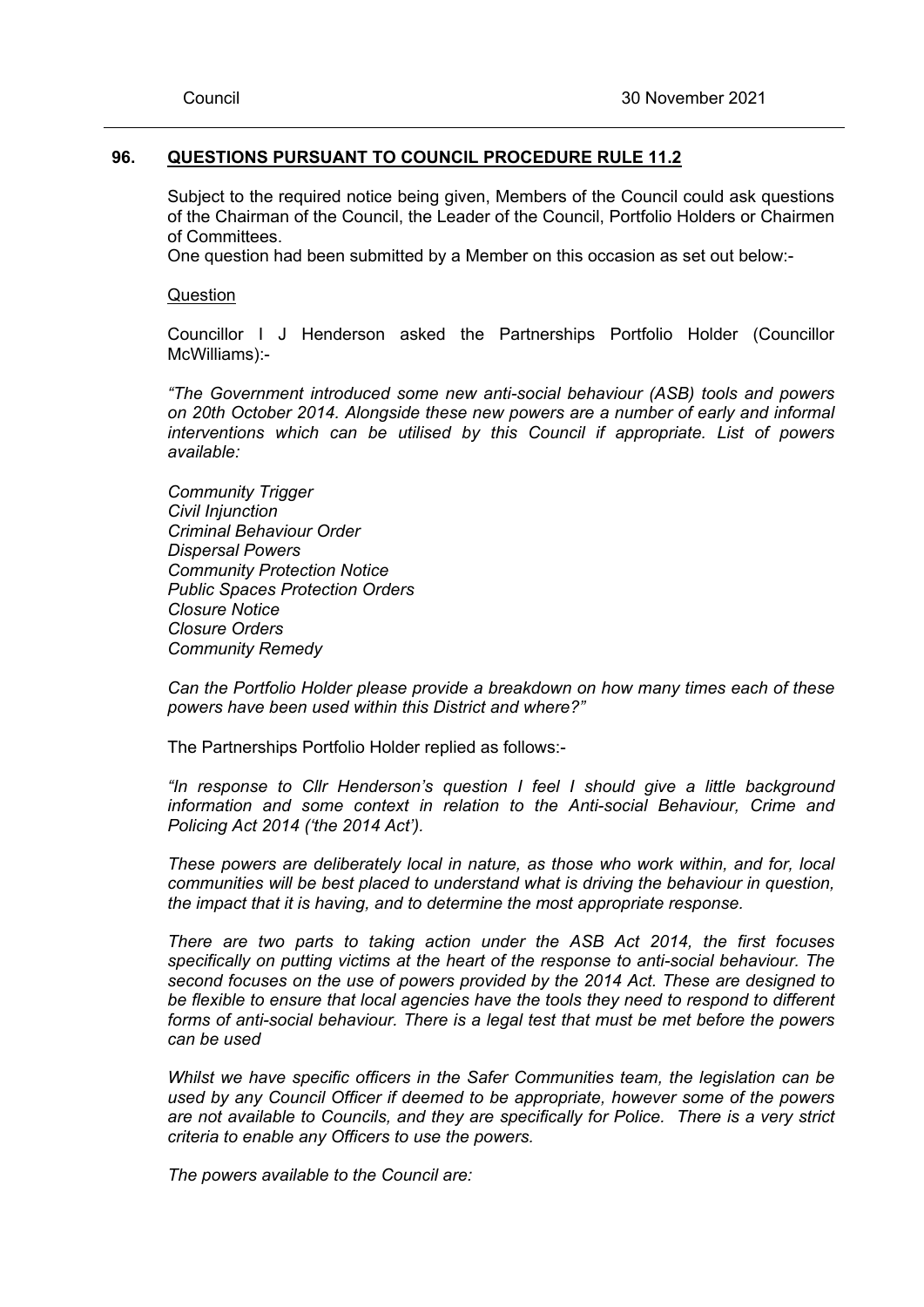# *The ASB Case Review (also known as the Community Trigger)*

*Since 2016 TDC has undertaken 11 Case Reviews (only have last 5 years).*

*Civil Injunction*

*Since 2014 TDC has issued 1 Civil Injunction (Housing).*

*Community Protection Notice*

*TDC (Community Safety) has issued 2 CPNs.*

*Public Spaces Protection Order (PSPO)*

*TDC has 1 PSPO in place in Clacton Town Centre.*

*Closure Power*

*TDC has never issued a Closure Order."*

Councillor Henderson then asked a question of clarification to which Councillor McWilliams responded.

# **97. DECISION NOTICE ON THE OUTCOME OF THE HEARING TAKEN BY THE STANDARDS COMMITTEE ON 27 OCTOBER 2021 IN RELATION TO AN ALLEGATION THAT A MEMBER OF TENDRING DISTRICT COUNCIL HAD FAILED TO COMPLY WITH THE MEMBERS' CODE OF CONDUCT**

The Council formally received and noted the Decision Notice on the outcome of the Hearing taken by the Standards Committee on 27 October 2021 in relation to an allegation that Councillor Peter Cawthron had failed to comply with the Members' Code of Conduct.

### **98. URGENT MATTERS FOR DEBATE**

There were no urgent matters for Council to debate on this occasion.

# **99. EXCLUSION OF PRESS AND PUBLIC**

It was moved by Councillor Stock OBE, seconded by Councillor G V Guglielmi and:-

**RESOLVED** that under Section 100A(4) of the Local Government Act 1972, the press and public be excluded from the meeting during consideration of Agenda Item 22 on the grounds that it involves the likely disclosure of exempt information as defined in paragraphs 2, 3 and 4 of Part 1 of Schedule 12A, as amended, of the Act.

# **100. EXEMPT MINUTES OF THE MEETINGS OF THE HUMAN RESOURCES & COUNCIL TAX COMMITTEE HELD ON WEDNESDAY 7 JULY AND WEDNESDAY 20 OCTOBER 2021**

It was moved by Councillor Stock OBE, seconded by Councillor G V Guglielmi and:-